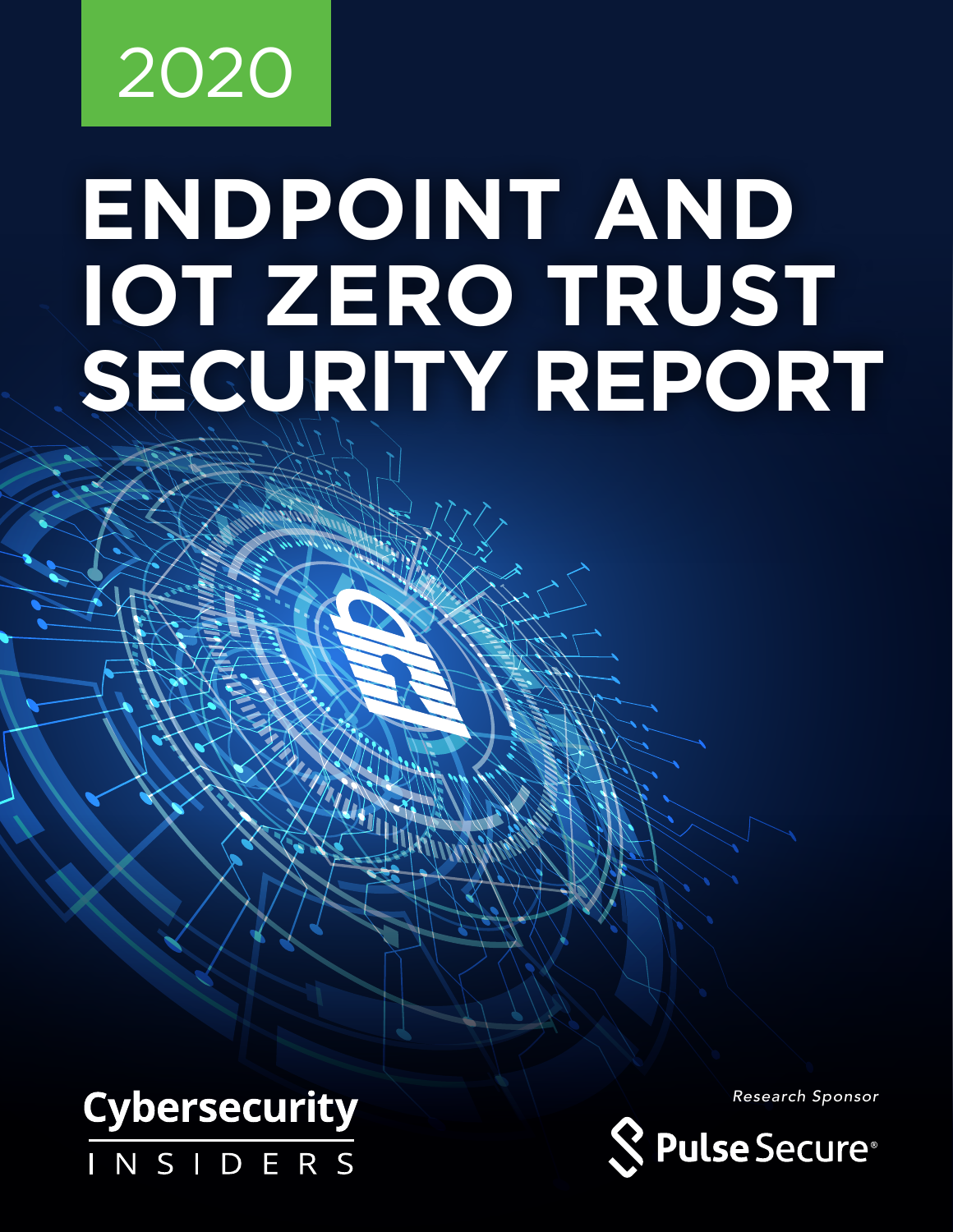#### **OVERVIEW**

The diversity of users, devices, networks, and threats continue to grow as enterprises take advantage of greater workforce mobility, workplace flexibility, and cloud computing opportunities. Not only do organizations need to ensure endpoints are secure and adhering to usage policy, but they must also manage appropriate IoT device access. New Zero Trust security controls can fortify dynamic device discovery, verification, tracking, remediation, and access enforcement. What are the trends and defense mechanisms that IT and security decision-makers should consider to reduce their attack surface and mitigate endpoint and IoT security risks?

The 2020 Zero Trust Endpoint and IoT Security report surveyed more than 325 IT decision-makers ranging from technical executives to IT security practitioners representing a balanced cross-section of organizations of varying sizes to understand key issues, considerations, initiatives, and investments regarding how enterprises are advancing Zero Trust endpoint and IoT security capabilities within their individual organization.

#### Key findings include:

- **•** 72% of organizations experienced an increase to significant increase in endpoint and IoT security due to workforce mobility and remote workplace flexibility – the top 3 issues being malware, insecure network and remote access and compromised credentials.
- **•** 56% anticipate moderate to extremely likelihood to be compromised by a successful cyberattack originating from endpoints or IoT devices.
- **•** 48% expressed moderate to unlikely means to discover, identify and respond to unknown, unmanaged or insecure devices accessing network and cloud resources.
- **•** 53% plan to increase their near-term endpoint and IoT security expenditures.
- **•** 41% will implement or advance on-premise device security enforcement (NAC), 35% will advance their remote access devices posture checking, and 22% will advance their IoT device identification and monitoring capabilities.

Many thanks to [Pulse Secure](https://www.pulsesecure.net/) for supporting this important research project. We hope you find this report informative and helpful as you continue your efforts in protecting your IT environments.

Thank you,

Holger Schulze



**Holger Schulze** CEO and Founder Cybersecurity Insiders

**Cybersecurity**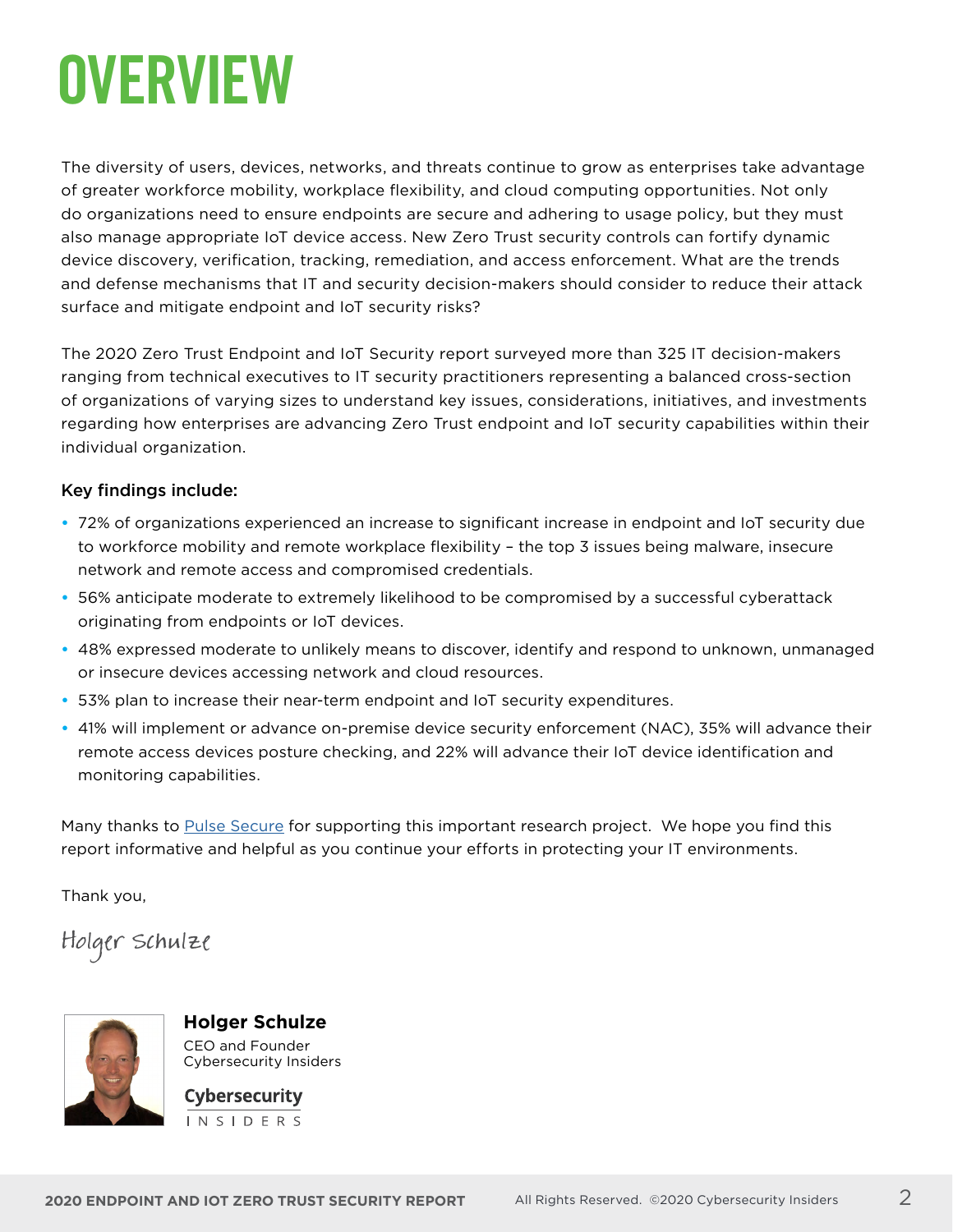#### IMPORTANCE OF ENDPOINT AND IOT SECURITY

An overwhelming majority of organizations (78%) agree that endpoint and IoT security is becoming increasingly important as part of their overall IT security strategy.

#### **How is the importance of endpoint and IoT security changing as part of your organization's overall IT security strategy?**

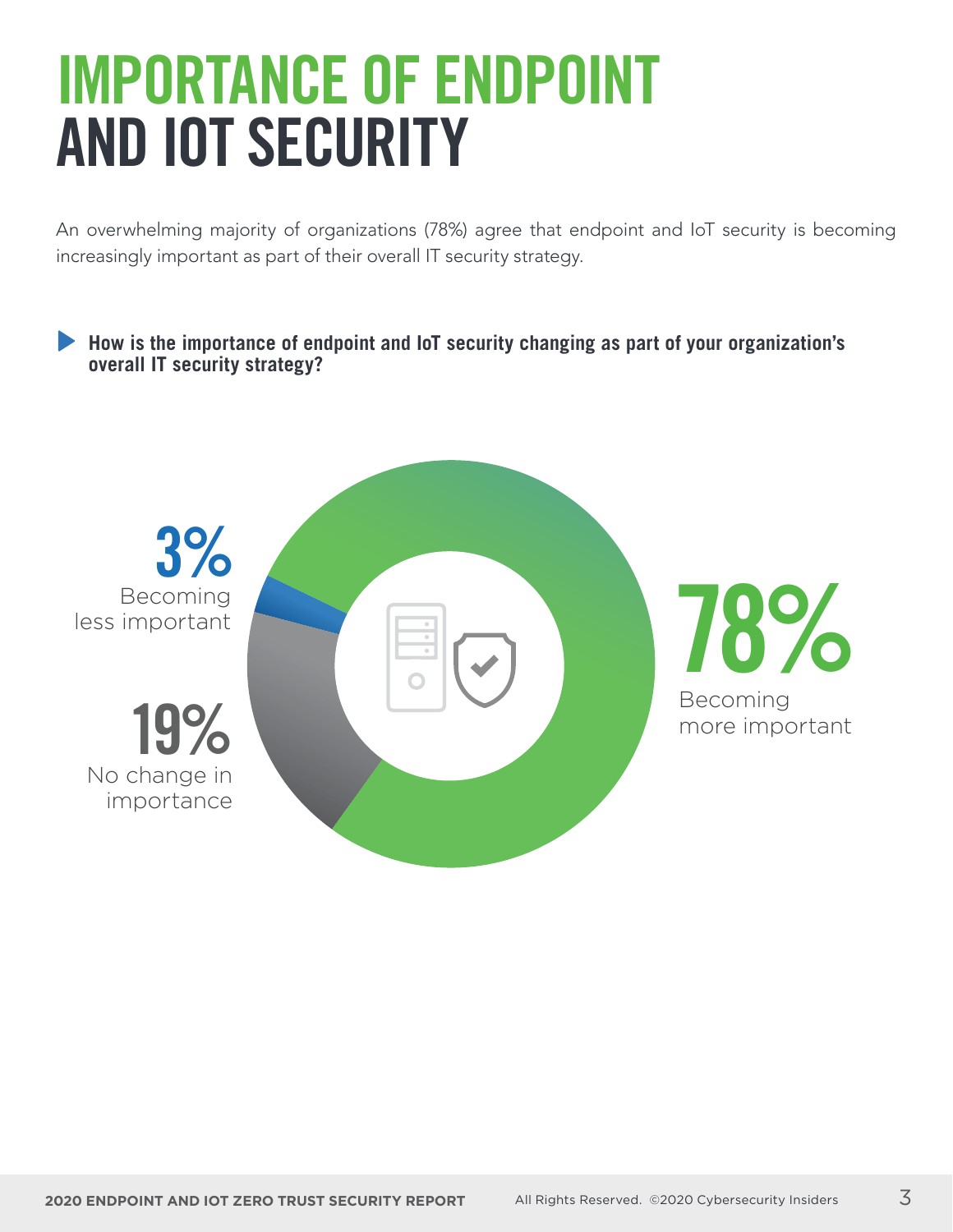## ENDPOINT AND IOT DEVICE THREATS

Organizations are concerned mostly (78%) with malware remaining the single biggest threat to endpoint and IoT devices. This is followed by insecure network access (61%) and compromised credentials (58%).

**What endpoint and IoT device threats is your organization most concerned with?** 





Malware (e.g., ransomware, trojans, exploit kits, etc.)





Insecure network access, remote access or data transfer



Compromised 58%

credentials, weak authentication/ passwords



Compromised device



Lack of endpoint compliance, insecure device use (e.g., poor settings, not updated)



Unknown, unmanaged device



Zero-day exploit

Other 2%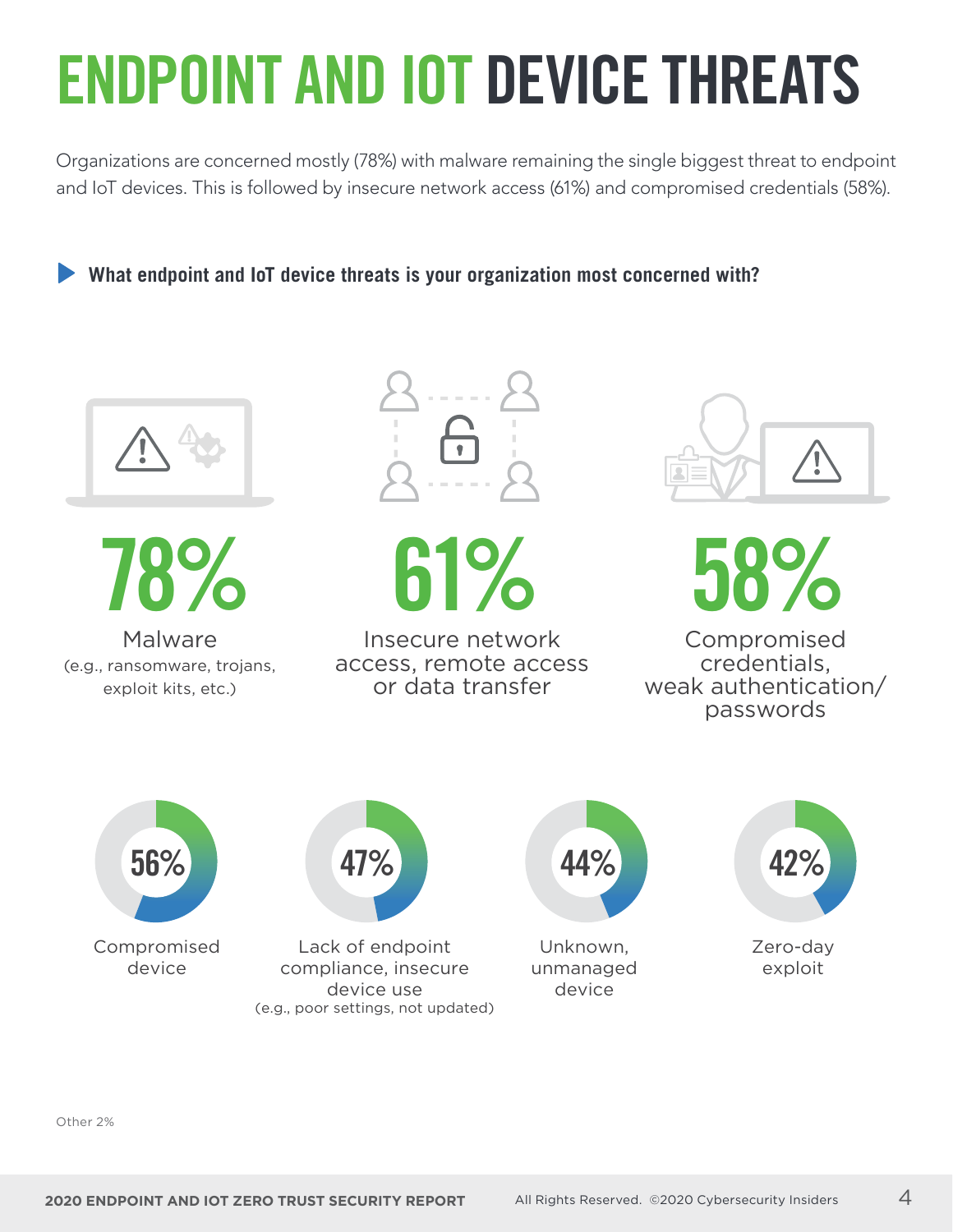#### DRIVERS FOR ZERO TRUST CAPABILITIES

When asked about the key drivers for requiring greater security capabilities, 42% of organizations mentioned the inability to efficiently identify, classify and monitor endpoint and IoT devices. This is followed experiencing endpoint security issues despite having tools in place (39%) and by compliance requirements (36%).

#### **What are the key drivers for invoking greater, Zero Trust EDR capabilities?**



Leadership initiative to prevent a public breach with its associated costs and brand damage 22% | As part of our technology assessment cycles, we are in the process of replacing or expanding endpoint and IoT security tools 19% | Frequent endpoint and IoT security incidents are affecting our team from focusing on the right priorities 17% | Other 2%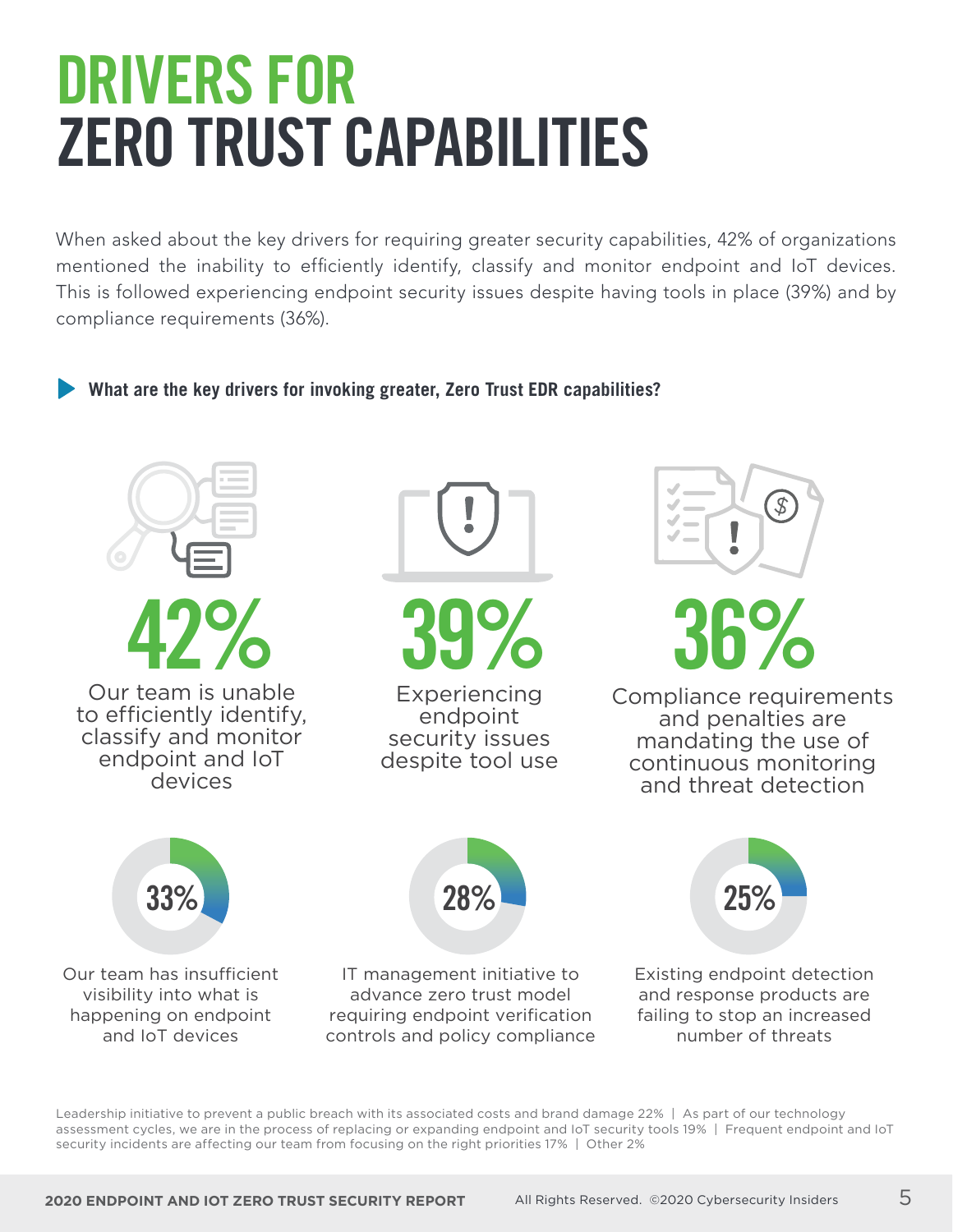## EXTENT OF SECURITY INCIDENTS

Forty percent of organizations have experienced an increased or significantly increased number of endpoint and IoT security incidents. Specifically, the increase in remote work has impacted a 72% increase in security issues of the last 12 months.



Increase in remote work related security incidents in last 12 months.

12 months.

Security incidents in last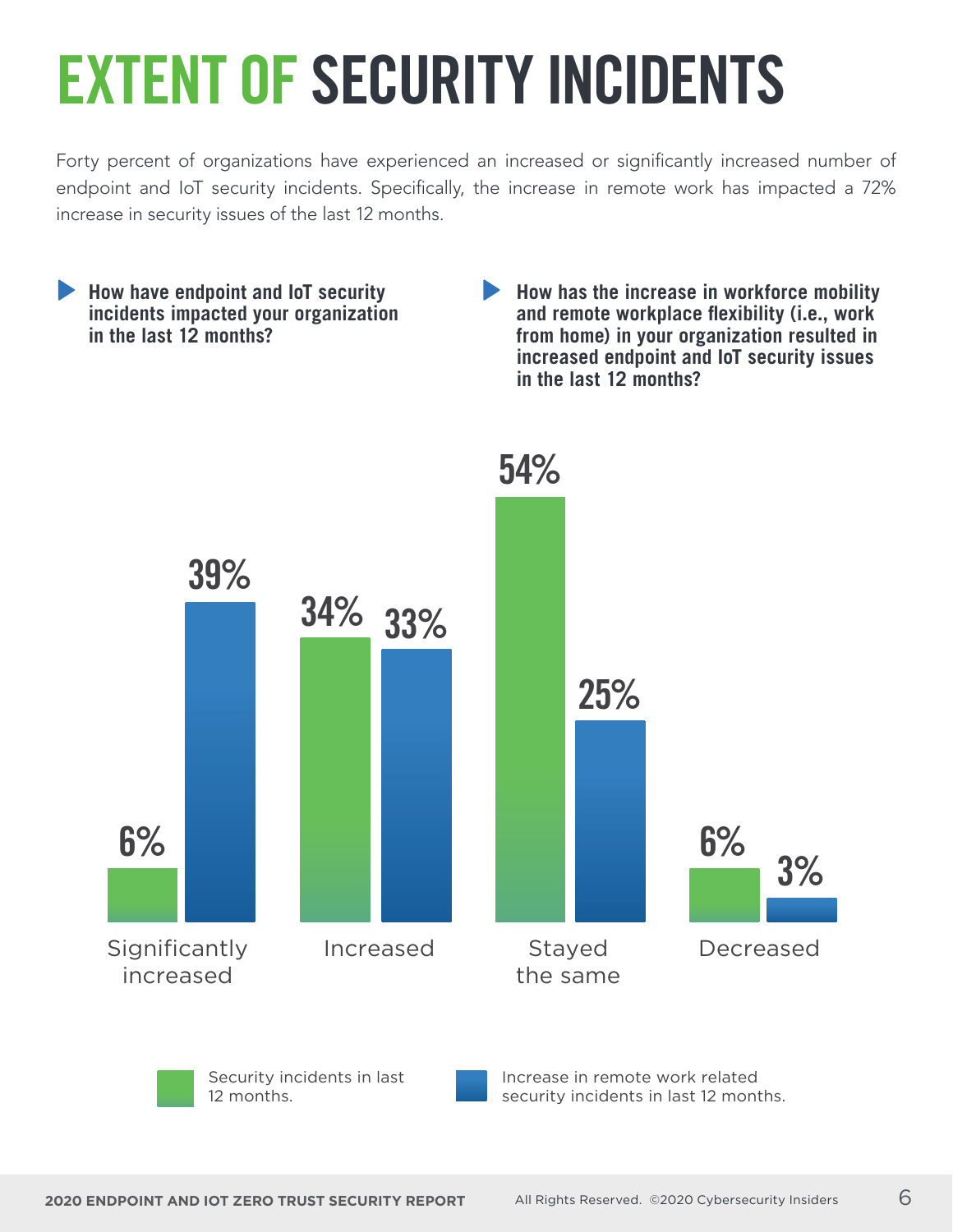# IMPACT OF SECURITY ISSUES

The most significant negative impact of security issues was a reported loss of user productivity (55%), followed by loss of IT productivity (45%) and system downtime (42%).

**What were the most significant impacts of endpoint and IoT security issue(s) in your organization?** 



Business revenue impact 29% | Reputation or brand damage 24%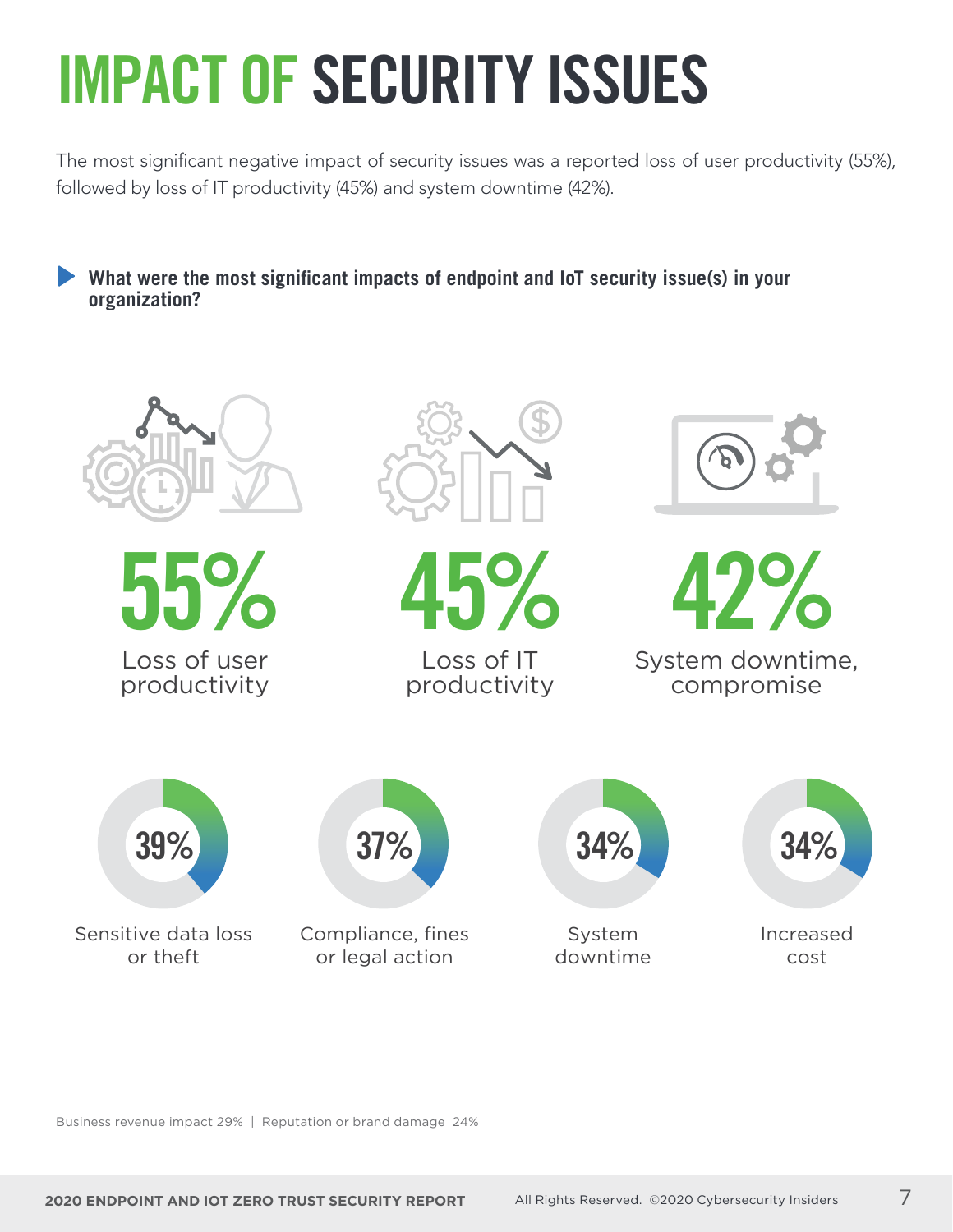### BIGGEST SECURITY CHALLENGES

High complexity of deployment and operations (57%) tops the list of the biggest endpoint and IoT security challenges reported by organizations. This is closely followed by the inability to enforce endpoint and IoT device access/usage policy (43%) and the insufficient protection against the latest threats (40%).

**What are the biggest endpoint and IoT security challenges in your organization?** 

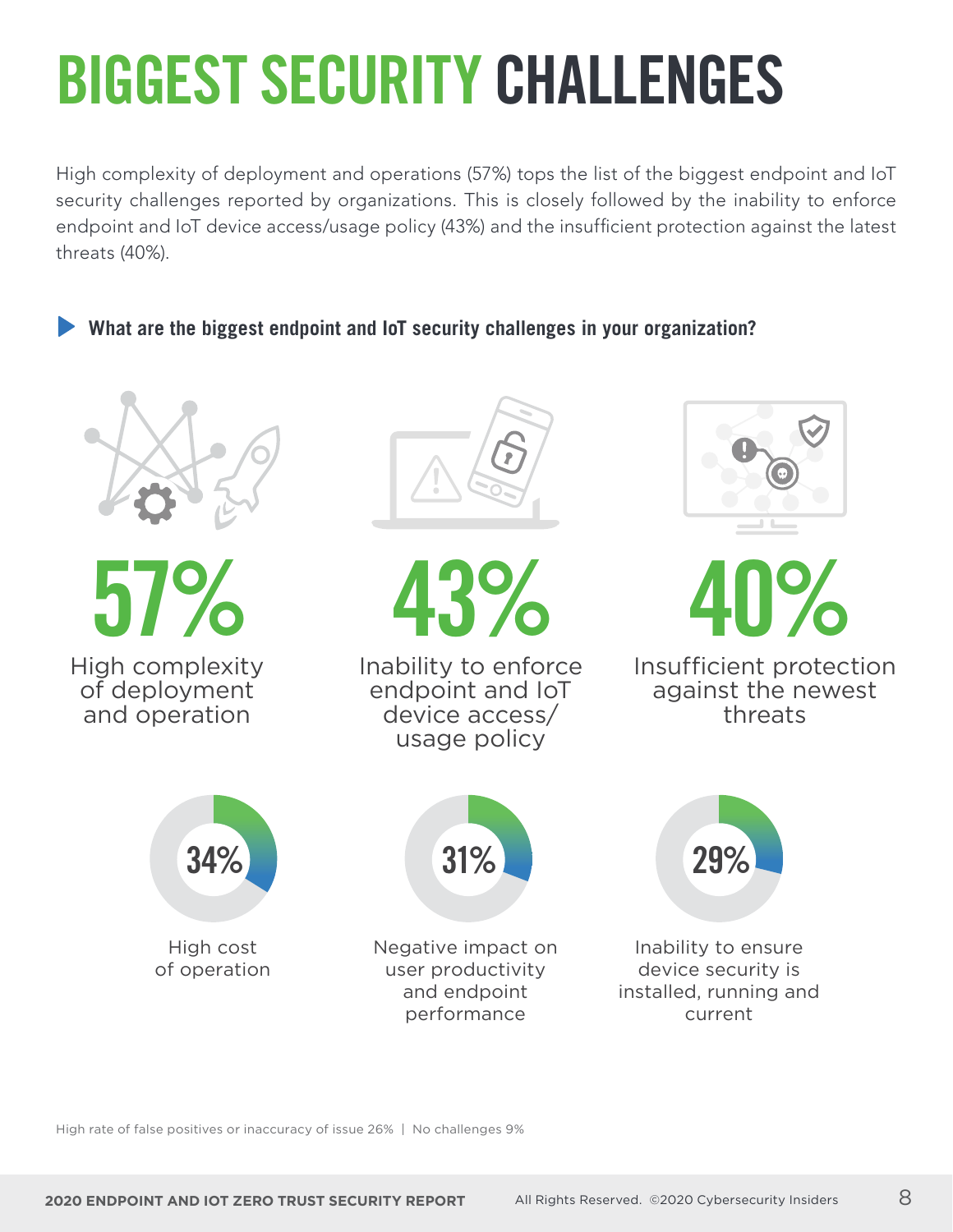## LIKELIHOOD OF CYBERATTACK

More than half of organizations in this survey (56%) anticipate a moderate to extremely likelihood to be compromised by a successful cyberattack originating from endpoints or IoT devices.

**What do you believe is the likelihood that your organization will become compromised by a successful endpoint or IoT originated cyberattack in the next 12 months?** 

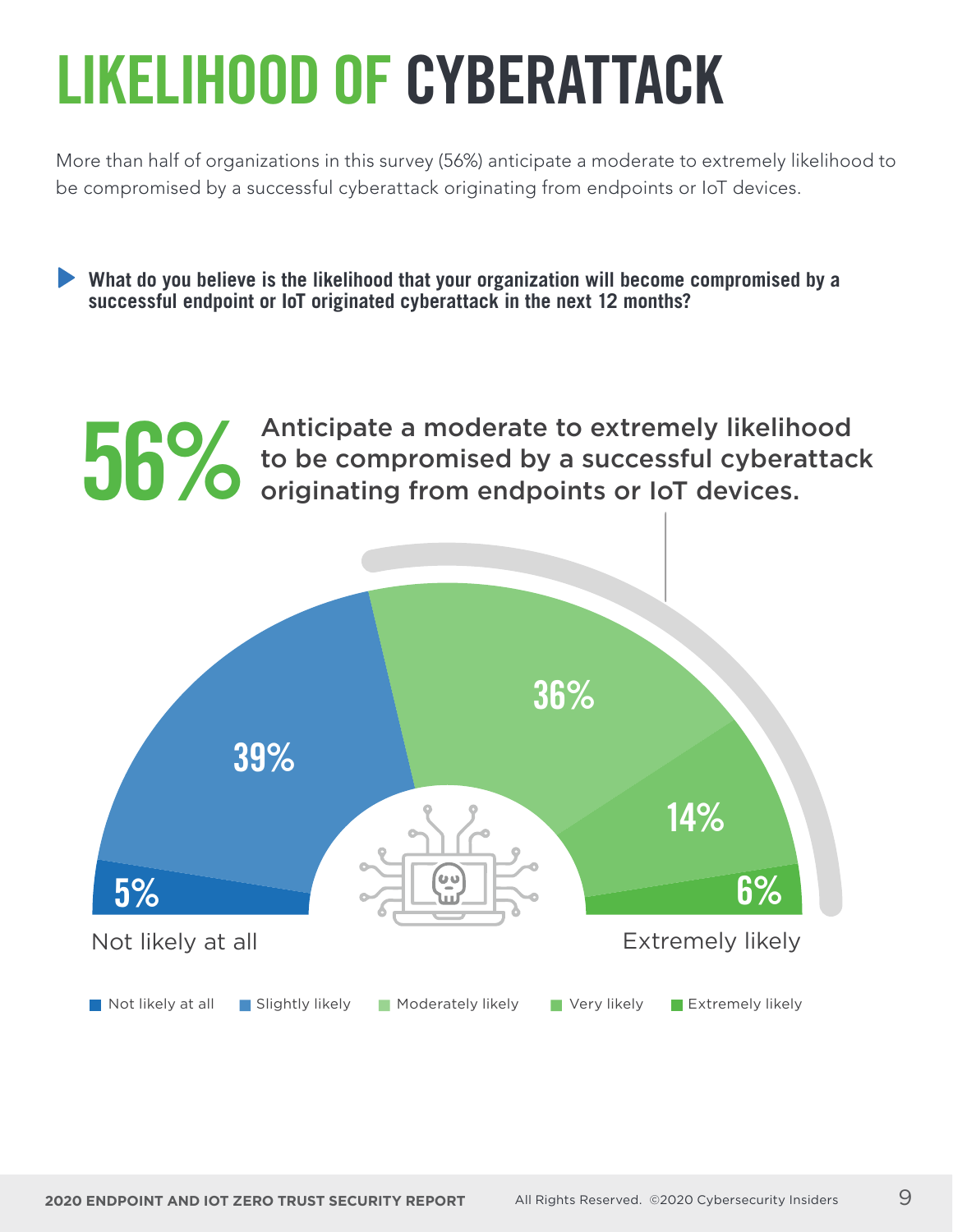#### MANAGING RISKY DEVICES

Fifty percent of organizations only have moderate means to discover, identify and respond to unknown, unmanaged or insecure devices that are attempting to access or operate within their networks or cloud infrastructure.

**How likely is your organization to discover, identify and respond to unknown, unmanaged or insecure devices attempting to access, accessing or operating within your network or cloud infrastructure?** 

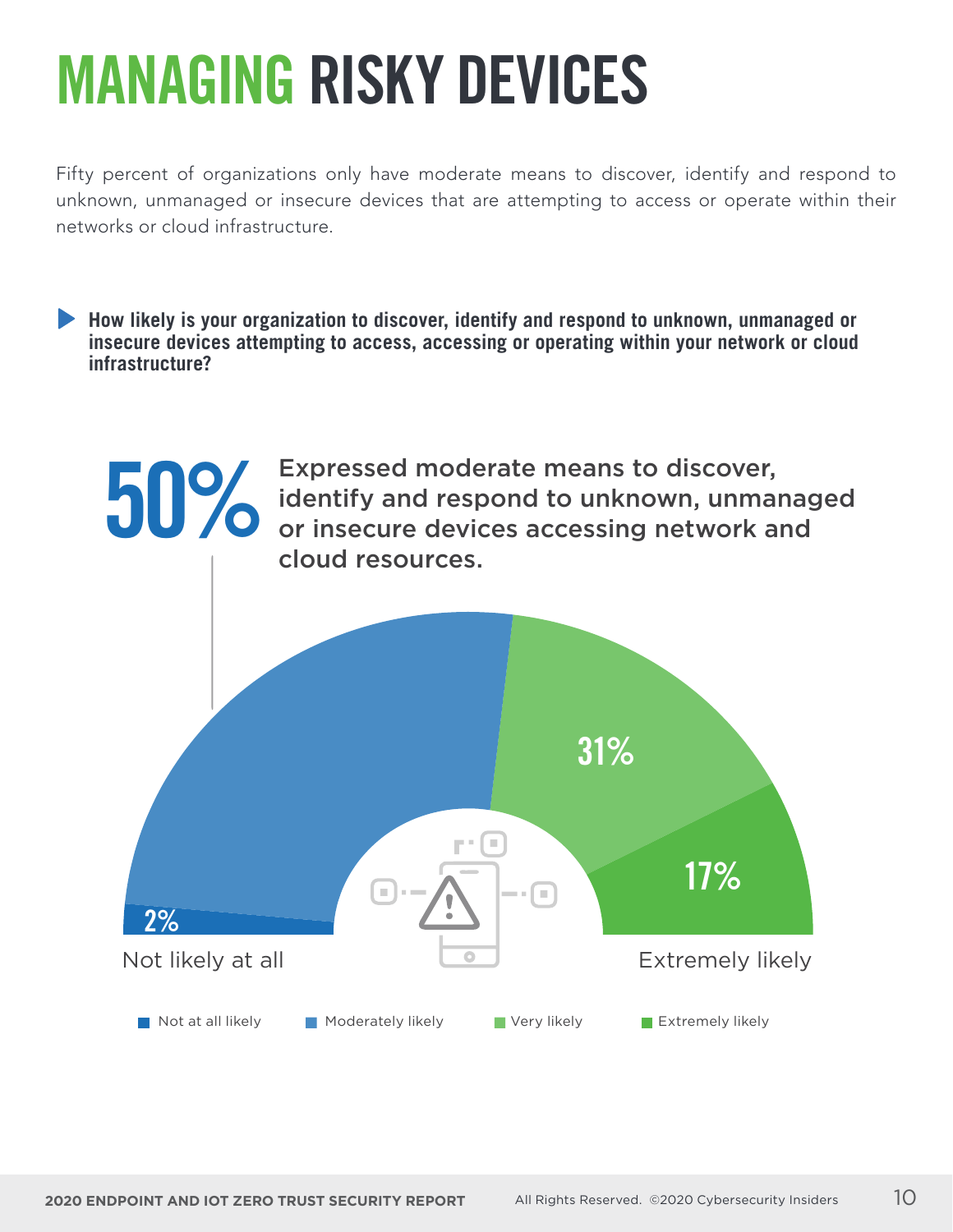#### MOST CRITICAL SECURITY CAPABILITIES

When it comes to the most critical capabilities required to mitigate endpoint and IoT security issues, organizations prioritize monitoring endpoint or IoT devices for malicious or anomalous activity (54%). Followed by blocking or isolating unknown or at-risk endpoint and IoT devices (51%), and blocking at-risk endpoint or IoT devices' access to network or cloud resources (46%),

**What are your organization's most critical capabilities to mitigate (prevent or respond to) endpoint and IoT security issues?** 



54%

Monitor endpoint or IoT device for malicious or anomalous activity



51%

Block or isolate unknown or at-risk endpoint and IoT devices network access



46%

Block at-risk endpoint or IoT device access to network or cloud resources



Re-image to known good state 32% | Delete threatening applications, files, registry keys 30% | Notify device owner of policy violation and enable remediation 24%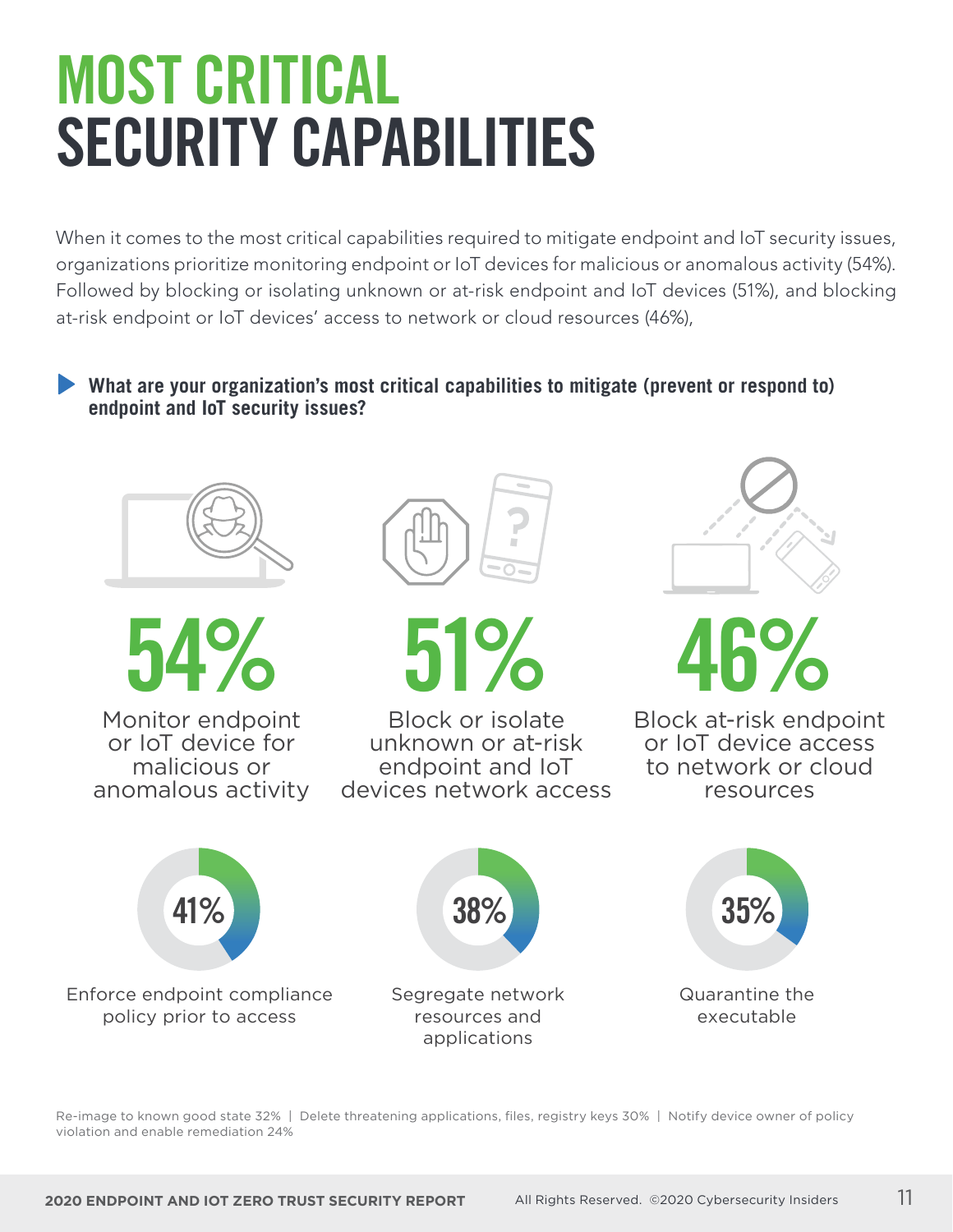# SECURITY PRIORITIES

When asked about their near-term priorities, organizations are focused on user awareness training (54%), followed by on-premise endpoint and IoT security enforcement (NAC) (41%) and remote access endpoint security posture checks (35%).

**What are your organization's near-term, top priorities to reduce endpoint and IoT security issues?** 



Replace current endpoint security tool 24% | IoT device identification and monitoring 22% | Facilitate endpoint remediation 19% | Attack containment 14% | Enhance network/virtual microsegmentation 11% | Other 7%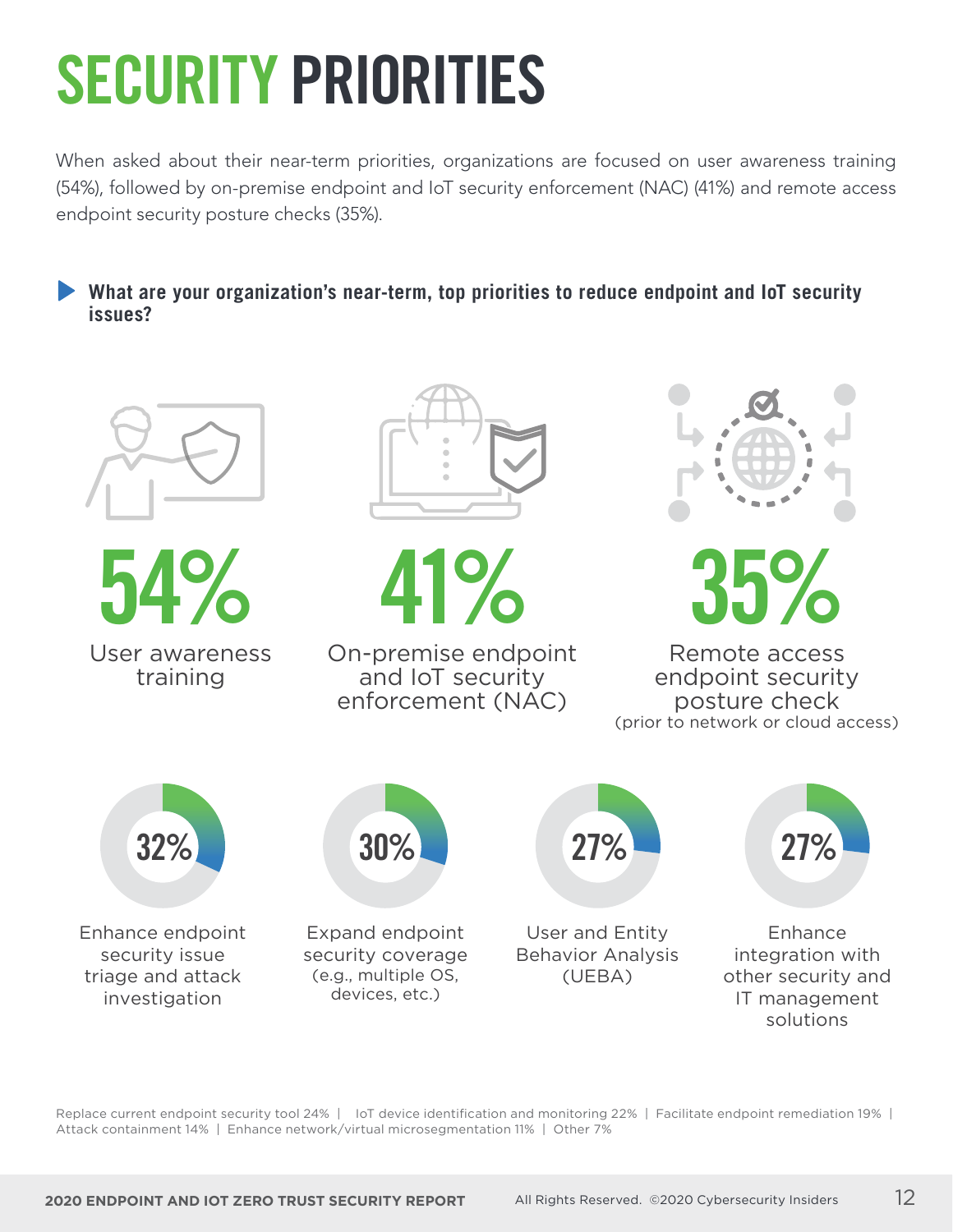## SECURITY INVESTMENT

A majority of organizations (53%) anticipate investments in endpoint and IoT security technology to increase or significantly increase. Few expect a decrease (6%).

In the wake of the dramatic shift to working from home, a majority of organizations (61%) is expecting an increase or significant increase of capabilities and investments to secure remote worker access. About a third expect this to stay the same (33%).

**To what extent do you anticipate your organization will generally increase investment in endpoint and IoT security technology?** 

**To what extent do you anticipate your organization will increase capabilities and investment to secure remote worker access and endpoint security?** 



53%

Anticipate investments in endpoint and IoT security technology to increase or significantly increase.





61%

Are expecting an increase or significant increase of capabilities and investments to secure remote worker access.